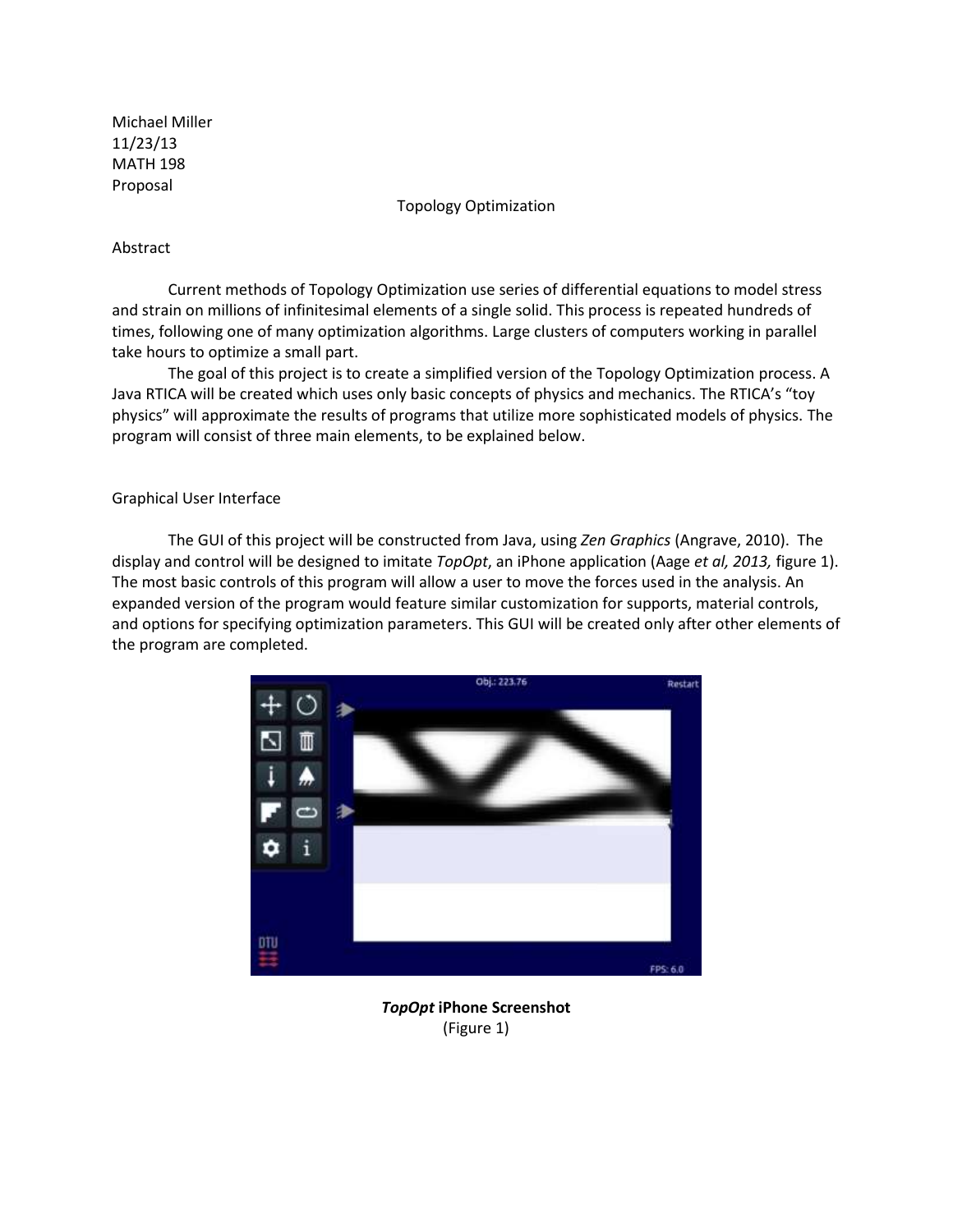### Finite Element Analysis

The finite element analysis used in this project will be created using a simulated GUI testbed. The creation of the F.E.A. will be one of the more challenging aspects of this project, and thus time constraints require that it be designed before the GUI is completed. The F.E.A. will be designed entirely using simple physics concepts.

### Optimization Process

The material will be optimized using a Level Set Algorithm (Bendsoe & Sigmund, 2003, Figure 2). This method will operate by altering material along the boundary of material. Boundary material under low stress will be removed, and boundary material under high stress will be reinforced with additional material.



**Topology Optimization by Level Set Algorithm**  (Figure 2)

In terms of programming, while the vast majority of the code will be original, ideas could potentially be from published Matlab code (Sigmund, 2001). Sigmund's 99 line program is effective, but due to its compact nature difficult to read.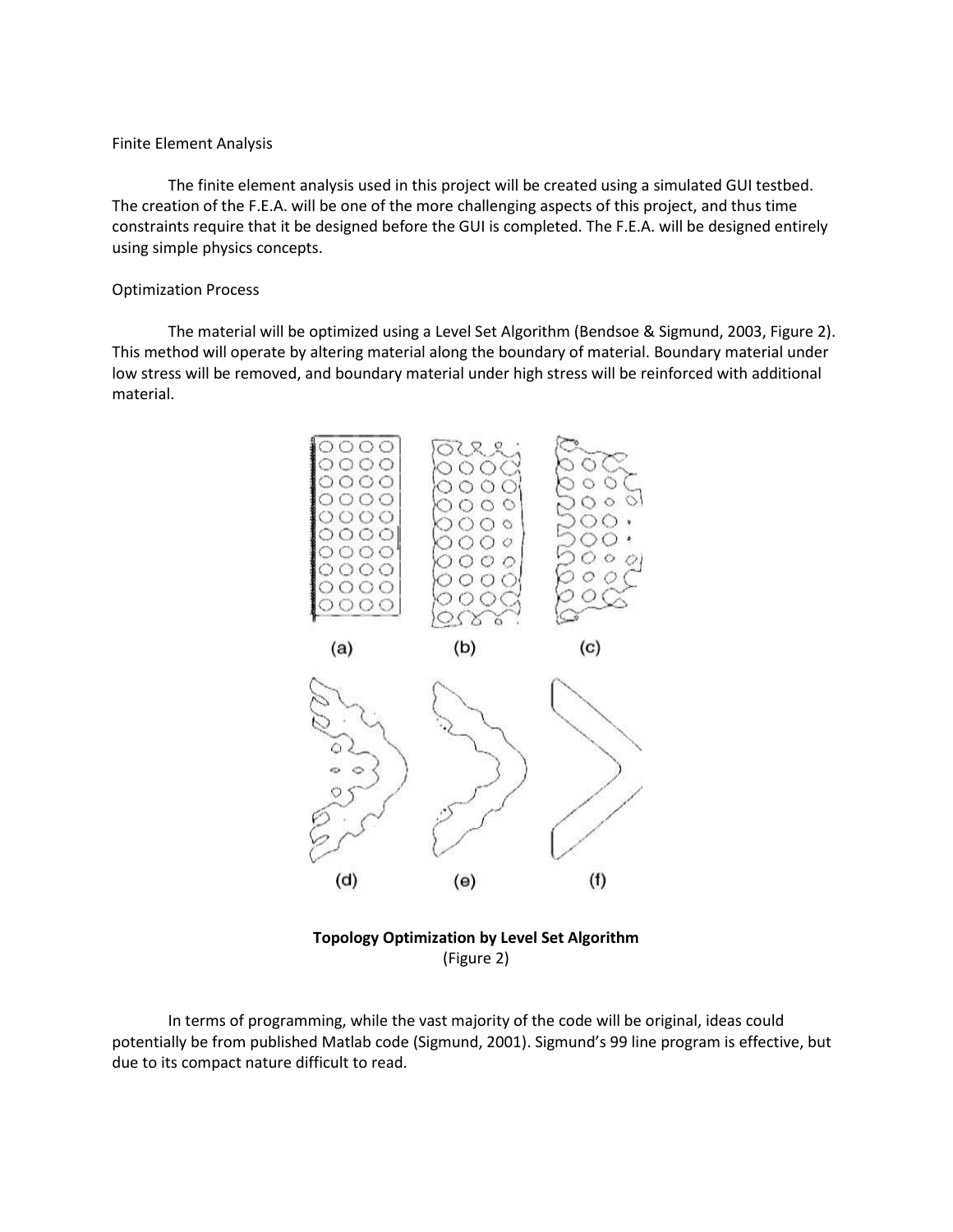### Timeline

While exact dates are difficult to predict, the order of this project is mandated by the interconnectedness of its three parts, and will be as follows:

- 1. Simulator GUI created
- 2. F.E.A. created and tested
- 3. Optimization algorithm created and tested
- 4. GUI fully designed

## Results

This project will be publicized through four primary means. First, a twenty minute demonstration of the program will be prepared. A webpage will be created for viewing of the main aspects of the project. The annotated code and application will be placed into the MATH 198 repository for distribution. Finally, a LaTeX PDF will be prepared describing the results of this project.